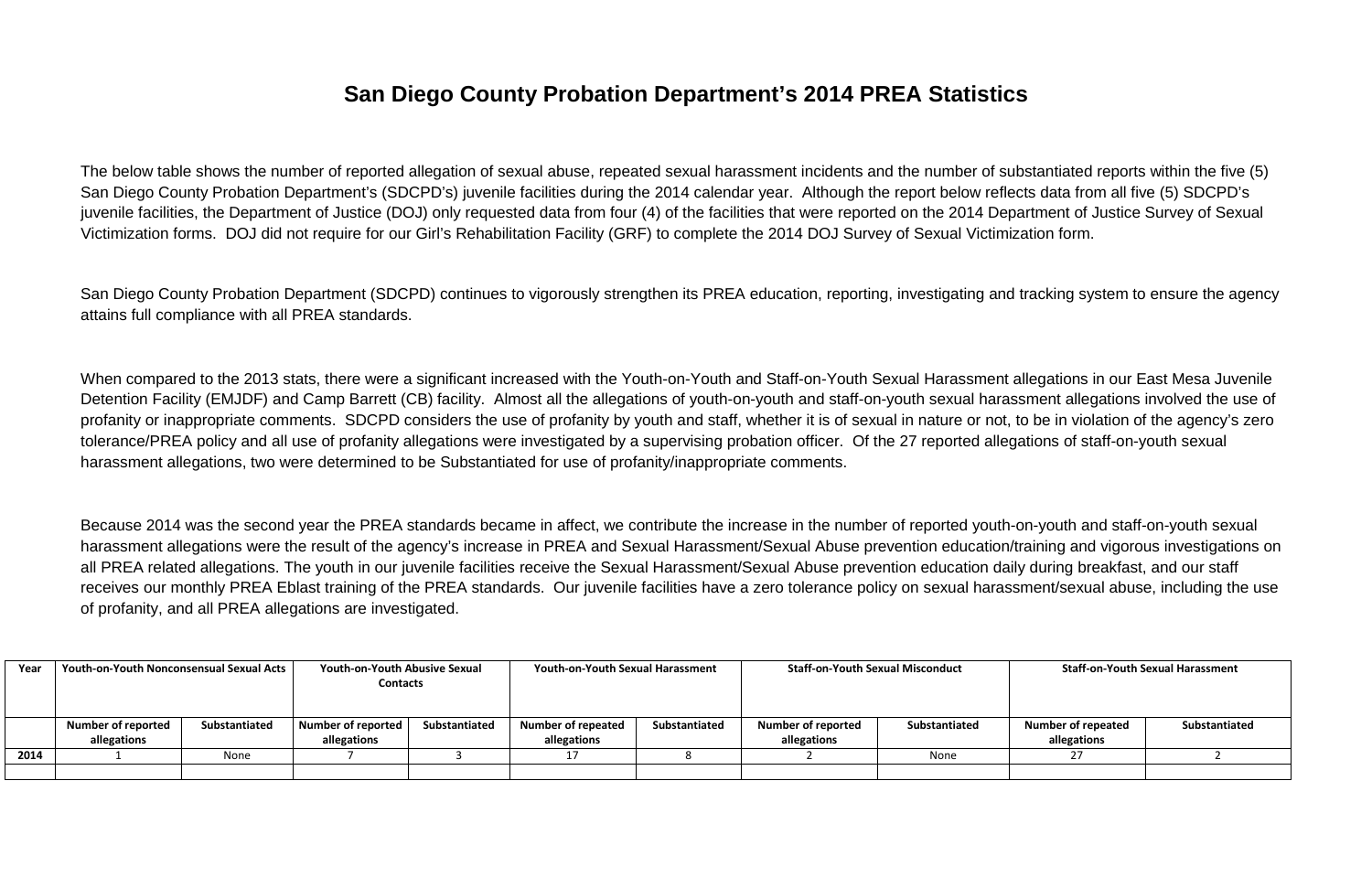### **KMJDF 2014 PREA Statistics**

The below table shows the number of reported allegation of sexual abuse, repeated sexual harassment incidents and the number of substantiated reports within the Kearny Mesa Juvenile Detention Facility (KMJDF) during the 2014 calendar year as reported on the 2014 Department of Justice Survey of Sexual Victimization.

| Year | <b>Youth-on-Youth Nonconsensual Sexual Acts</b> |               | <b>Youth-on-Youth Abusive Sexual</b><br><b>Contacts</b> |               | <b>Youth-on-Youth Sexual Harassment</b> |               | <b>Staff-on-Youth Sexual Misconduct</b> |               | <b>Staff-on-Youth Sexual Harassment</b> |               |
|------|-------------------------------------------------|---------------|---------------------------------------------------------|---------------|-----------------------------------------|---------------|-----------------------------------------|---------------|-----------------------------------------|---------------|
|      | <b>Number of reported</b>                       | Substantiated | Number of reported                                      | Substantiated | <b>Number of repeated</b>               | Substantiated | <b>Number of reported</b>               | Substantiated | <b>Number of repeated</b>               | Substantiated |
|      | allegations                                     |               | allegations                                             |               | allegations                             |               | allegations                             |               | allegations                             |               |
| 2014 | None                                            | None          |                                                         |               |                                         |               |                                         | None          | None                                    | None          |
|      |                                                 |               |                                                         |               |                                         |               |                                         |               |                                         |               |

### **EMJDF 2014 PREA Statistics**

The below table shows the number of reported allegation of sexual abuse, repeated sexual harassment incidents and the number of substantiated reports within the East Mesa Juvenile Detention Facility (EMJDF) during the 2014 calendar year as reported on the 2014 Department of Justice Survey of Sexual Victimization.

| Year | <b>Youth-on-Youth Nonconsensual Sexual Acts</b> |               | <b>Youth-on-Youth Abusive Sexual</b><br><b>Contacts</b> |               | <b>Youth-on-Youth Sexual Harassment</b> |               | <b>Staff-on-Youth Sexual Misconduct</b> |               | <b>Staff-on-Youth Sexual Harassment</b> |               |
|------|-------------------------------------------------|---------------|---------------------------------------------------------|---------------|-----------------------------------------|---------------|-----------------------------------------|---------------|-----------------------------------------|---------------|
|      |                                                 |               |                                                         |               |                                         |               |                                         |               |                                         |               |
|      | <b>Number of reported</b>                       | Substantiated | Number of reported                                      | Substantiated | <b>Number of repeated</b>               | Substantiated | <b>Number of reported</b>               | Substantiated | <b>Number of repeated</b>               | Substantiated |
|      | allegations                                     |               | allegations                                             |               | allegations                             |               | allegations                             |               | allegations                             |               |
| 2014 | None                                            | None          | None                                                    | None          |                                         |               |                                         | None          |                                         | None          |
|      |                                                 |               |                                                         |               |                                         |               |                                         |               |                                         |               |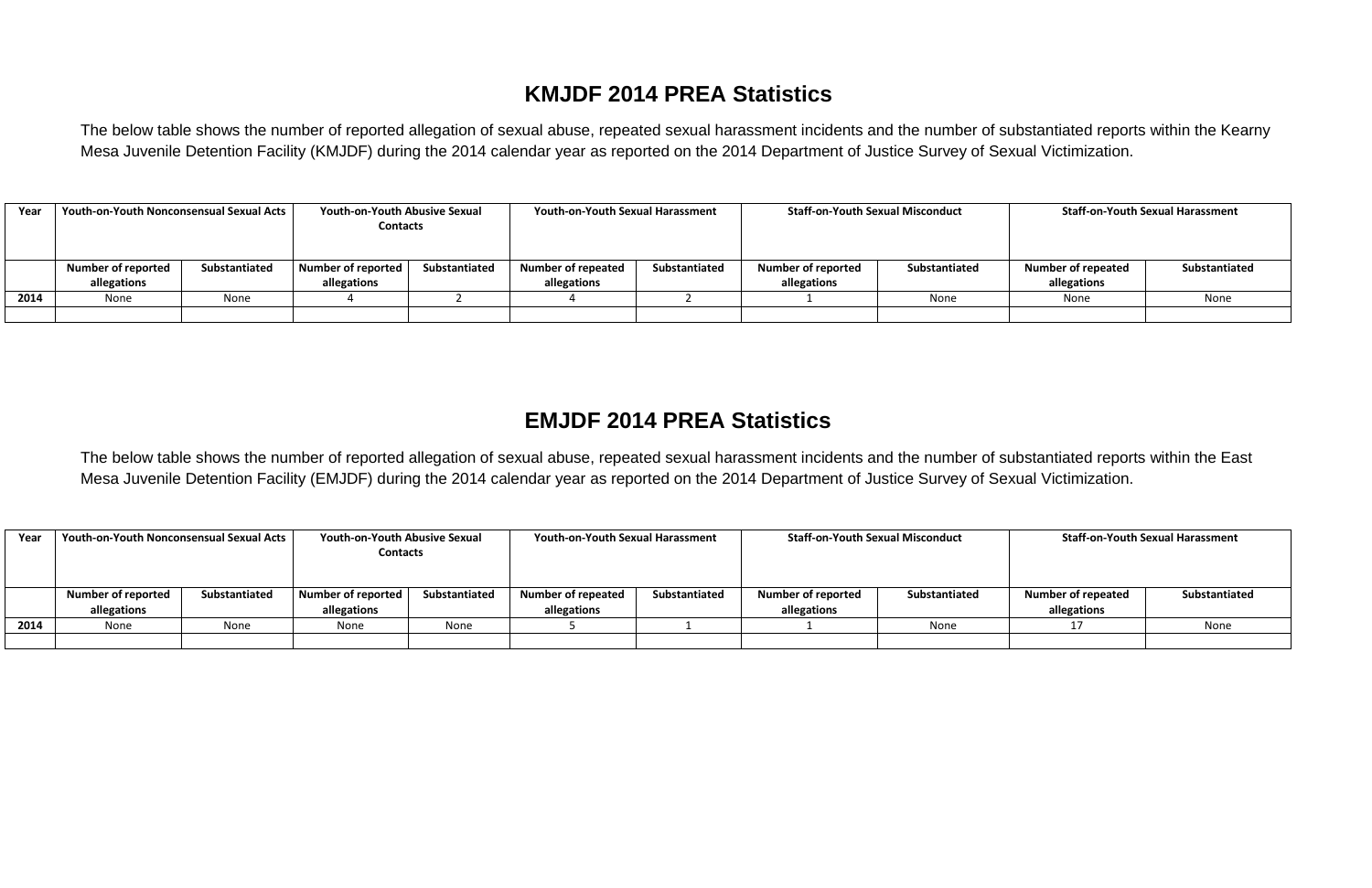## **Camp Barrett 2014 PREA Statistics**

The below table shows the number of reported allegation of sexual abuse, repeated sexual harassment incidents and the number of substantiated reports within the Camp Barrett during the 2014 calendar year as reported on the 2014 Department of Justice Survey of Sexual Victimization.

| Year | <b>Youth-on-Youth Nonconsensual Sexual Acts</b> |               | <b>Youth-on-Youth Abusive Sexual</b> |               | <b>Youth-on-Youth Sexual Harassment</b> |               | <b>Staff-on-Youth Sexual Misconduct</b> |               | <b>Staff-on-Youth Sexual Harassment</b> |               |
|------|-------------------------------------------------|---------------|--------------------------------------|---------------|-----------------------------------------|---------------|-----------------------------------------|---------------|-----------------------------------------|---------------|
|      |                                                 |               | <b>Contacts</b>                      |               |                                         |               |                                         |               |                                         |               |
|      |                                                 |               |                                      |               |                                         |               |                                         |               |                                         |               |
|      | <b>Number of reported</b>                       | Substantiated | Number of reported                   | Substantiated | <b>Number of repeated</b>               | Substantiated | <b>Number of reported</b>               | Substantiated | <b>Number of repeated</b>               | Substantiated |
|      | allegations                                     |               | allegations                          |               | allegations                             |               | allegations                             |               | allegations                             |               |
| 2014 | None                                            | None          |                                      |               |                                         |               | None                                    | None          | 10                                      |               |
|      |                                                 |               |                                      |               |                                         |               |                                         |               |                                         |               |

### **Juvenile Ranch Facility 2014 PREA Statistics**

The below table shows the number of reported allegation of sexual abuse, repeated sexual harassment incidents and the number of substantiated reports within the Juvenile Ranch Facility (JRF) during the 2014 calendar year as reported on the 2014 Department of Justice Survey of Sexual Victimization.

| Year | <b>Youth-on-Youth Nonconsensual Sexual Acts</b> |               | <b>Youth-on-Youth Abusive Sexual</b><br><b>Contacts</b> |               | <b>Youth-on-Youth Sexual Harassment</b> |               | <b>Staff-on-Youth Sexual Misconduct</b> |               | <b>Staff-on-Youth Sexual Harassment</b> |               |  |
|------|-------------------------------------------------|---------------|---------------------------------------------------------|---------------|-----------------------------------------|---------------|-----------------------------------------|---------------|-----------------------------------------|---------------|--|
|      |                                                 |               |                                                         |               |                                         |               |                                         |               |                                         |               |  |
|      | <b>Number of reported</b>                       | Substantiated | <b>Number of reported</b>                               | Substantiated | <b>Number of repeated</b>               | Substantiated | <b>Number of reported</b>               | Substantiated | <b>Number of repeated</b>               | Substantiated |  |
|      | allegations                                     |               | allegations                                             |               | allegations                             |               | allegations                             |               | allegations                             |               |  |
| 2014 | None                                            | None          | None                                                    | None          | None                                    | None          | None                                    | None          | None                                    | None          |  |
|      |                                                 |               |                                                         |               |                                         |               |                                         |               |                                         |               |  |